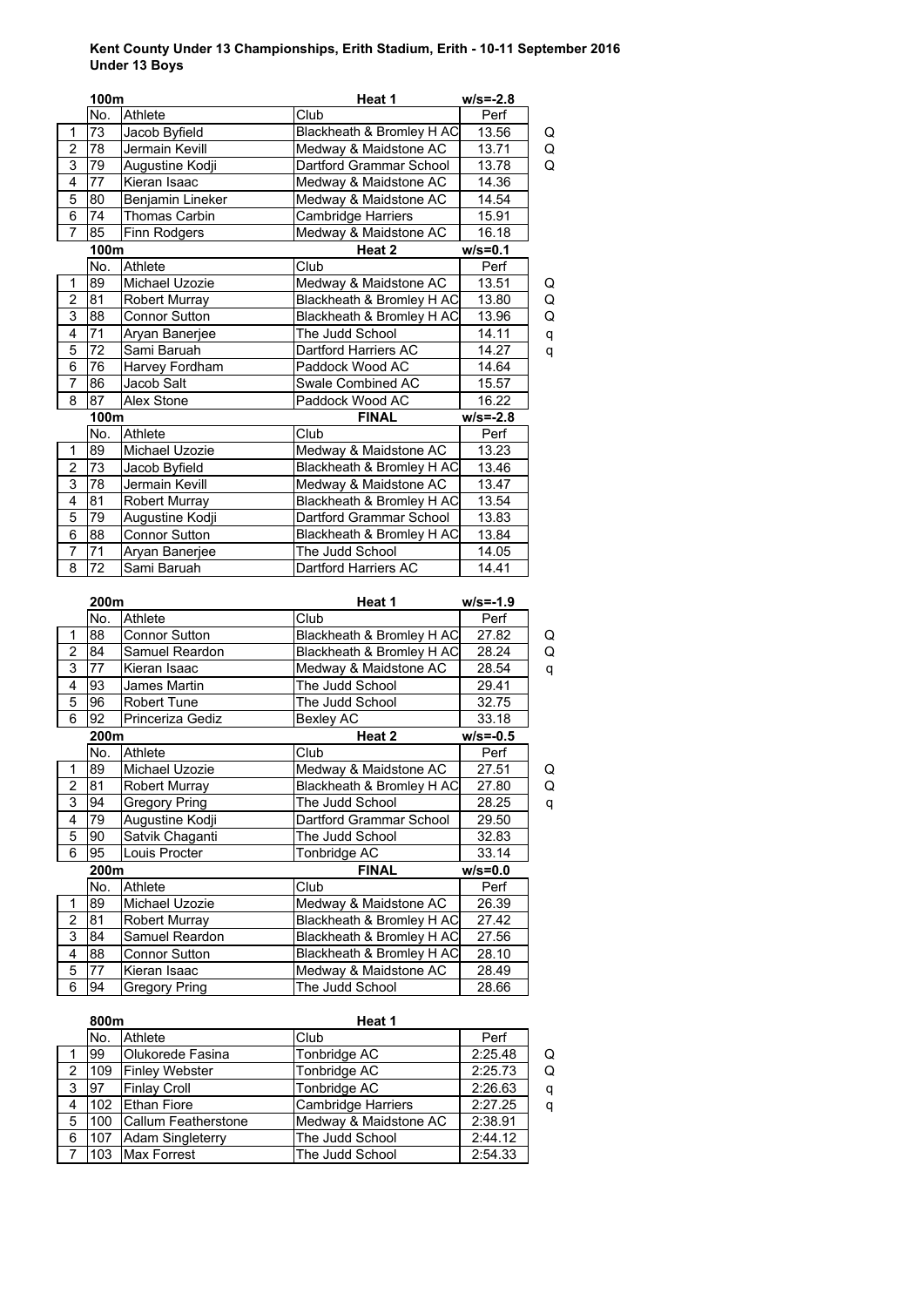|                | 800m                 |                       | Heat 2                    |         |   |
|----------------|----------------------|-----------------------|---------------------------|---------|---|
|                | No.                  | Athlete               | Club                      | Perf    |   |
| 1              | 89                   | Michael Uzozie        | Medway & Maidstone AC     | 2:24.74 | Q |
| $\overline{2}$ | 84                   | Samuel Reardon        | Blackheath & Bromley H AC | 2:25.64 | Q |
| 3              | 101                  | Cameron Featherstone  | Medway & Maidstone AC     | 2:38.89 |   |
| 4              | 108                  | George Thomas         | Tonbridge AC              | 2:39.99 |   |
| 5              | 74                   | <b>Thomas Carbin</b>  | <b>Cambridge Harriers</b> | 2:46.33 |   |
| 6              | 85                   | <b>Finn Rodgers</b>   | Medway & Maidstone AC     | 2:48.36 |   |
| $\overline{7}$ | 104                  | James Judge           | Swale Combined AC         | 3:06.33 |   |
|                | 800m<br><b>FINAL</b> |                       |                           |         |   |
|                | No.                  | Athlete               | Club                      | Perf    |   |
| 1              | 84                   | Samuel Reardon        | Blackheath & Bromley H AC | 2:19.92 |   |
| $\overline{2}$ | 99                   | Olukorede Fasina      | Tonbridge AC              | 2:22.08 |   |
| 3              | 97                   | <b>Finlay Croll</b>   | Tonbridge AC              | 2:23.35 |   |
| 4              | 89                   | Michael Uzozie        | Medway & Maidstone AC     | 2:24.71 |   |
| 5              | 109                  | <b>Finley Webster</b> | Tonbridge AC              | 2:24.79 |   |
| 6              | 102                  | <b>Ethan Fiore</b>    | <b>Cambridge Harriers</b> | 2:32.87 |   |

|    | 1500m |                      | <b>FINAL</b>              |         |
|----|-------|----------------------|---------------------------|---------|
|    | No.   | Athlete              | Club                      | Perf    |
|    | 84    | Samuel Reardon       | Blackheath & Bromley H AC | 4:42.56 |
| 2  | 99    | Olukorede Fasina     | Tonbridge AC              | 4:44.58 |
| 3  | 97    | <b>Finlay Croll</b>  | Tonbridge AC              | 4:48.55 |
| 4  | 102   | <b>Ethan Fiore</b>   | <b>Cambridge Harriers</b> | 5:03.40 |
| 5  | 116   | <b>Edward Sellar</b> | Blackheath & Bromley H AC | 5:04.62 |
| 6  | 112   | Joe Hollands         | Medway & Maidstone AC     | 5:05.11 |
| 7  | 111   | Ethan Gear           | Medway & Maidstone AC     | 5:07.22 |
| 8  | 108   | George Thomas        | Tonbridge AC              | 5:14.07 |
| 9  | 115   | Pablo Seema-Roca     | Dartford Grammar School   | 5:15.39 |
| 10 | 110   | Huxley Crush         | The Judd School           | 5:25.08 |
| 11 | 113   | Dylan Leach          | Thanet Roadrunners AC     | 5:37.02 |
|    |       | 105 Alex Macheath    | Cambridge Harriers        | dnf     |

|                |     | 75m Hurdles               | Heat 1                    | $w/s = 0.0$ |   |
|----------------|-----|---------------------------|---------------------------|-------------|---|
|                | No. | Athlete                   | Club                      | Perf        |   |
| 1              | 72  | Sami Baruah               | Dartford Harriers AC      | 13.38       | Q |
| $\overline{2}$ | 115 | Pablo Seema-Roca          | Dartford Grammar School   | 13.40       | Q |
| 3              | 79  | Augustine Kodji           | Dartford Grammar School   | 13.50       | Q |
| 4              | 121 | <b>Maximillian Rhodes</b> | The Judd School           | 15.23       |   |
| 5              | 122 | <b>Ethan Smith</b>        | Bexley AC                 | 15.35       |   |
| 6              | 85  | Finn Rodgers              | Medway & Maidstone AC     | 16.32       |   |
|                |     | 75m Hurdles               | Heat 2                    | $w/s = 0.4$ |   |
|                | No. | Athlete                   | Club                      | Perf        |   |
| 1              | 73  | Jacob Byfield             | Blackheath & Bromley H AC | 12.55       | Q |
| $\overline{2}$ | 120 | Ayomikun Owolabi          | Dartford Grammar School   | 13.57       | Q |
| 3              | 89  | Michael Uzozie            | Medway & Maidstone AC     | 13.59       | Q |
| 4              | 96  | <b>Robert Tune</b>        | The Judd School           | 14.79       | q |
| 5              | 95  | Louis Procter             | Tonbridge AC              | 14.91       | q |
| 6              | 92  | Princeriza Gediz          | Bexley AC                 | 17.12       |   |
|                |     | 75m Hurdles               | <b>FINAL</b>              | $w/s = 0.5$ |   |
|                | No. | Athlete                   | Club                      | Perf        |   |
| 1              | 73  | Jacob Byfield             | Blackheath & Bromley H AC | 12.69       |   |
| $\overline{2}$ | 72  | Sami Baruah               | Dartford Harriers AC      | 13.04       |   |
| 3              | 79  | Augustine Kodji           | Dartford Grammar School   | 13.13       |   |
| 4              | 115 | Pablo Seema-Roca          | Dartford Grammar School   | 13.29       |   |
| 5              | 120 | Ayomikun Owolabi          | Dartford Grammar School   | 13.33       |   |
| 6              | 89  | Michael Uzozie            | Medway & Maidstone AC     | 13.43       |   |
| $\overline{7}$ | 96  | <b>Robert Tune</b>        | The Judd School           | 14.73       |   |
| 8              | 95  | Louis Procter             | Tonbridge AC              | 15.32       |   |
|                |     |                           |                           |             |   |

|   | 2000m Walk |                     | <b>FINAL</b>          |          |
|---|------------|---------------------|-----------------------|----------|
|   | No.        | <b>Athlete</b>      | <b>Club</b>           | Perf     |
|   |            | 105 Alex Macheath   | Cambridge Harriers    | 11:11.24 |
| 2 |            | 102 Ethan Fiore     | Cambridge Harriers    | 12:33.11 |
| 3 | 185        | <b>Finn Rodgers</b> | Medway & Maidstone AC | 14:05.36 |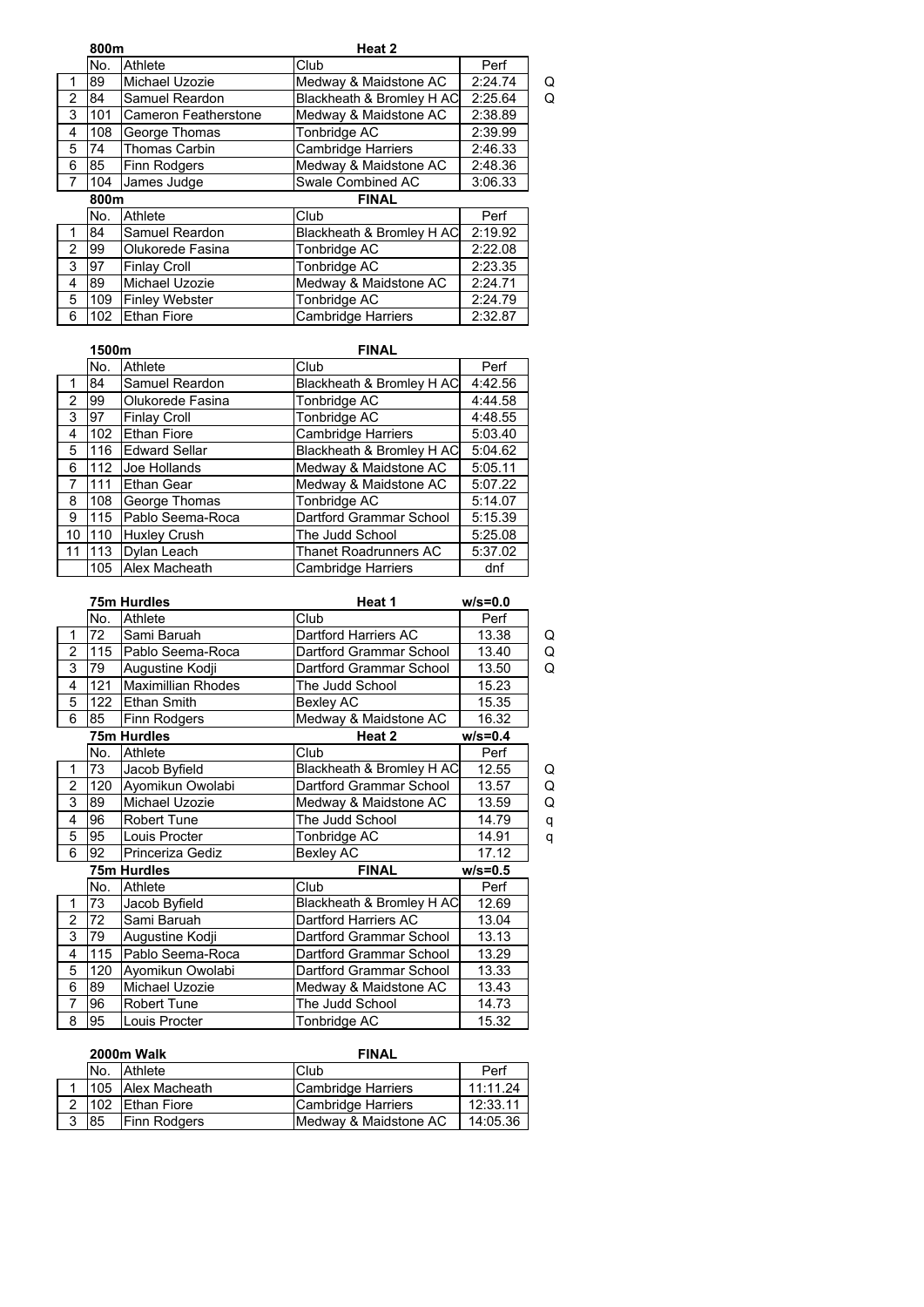|   |     | <b>High Jump</b>     | <b>FINAL</b>              |      |  |
|---|-----|----------------------|---------------------------|------|--|
|   | No. | <b>Athlete</b>       | Club                      | Perf |  |
|   | 121 | Maximillian Rhodes   | The Judd School           | 1.40 |  |
|   | 115 | Pablo Seema-Roca     | Dartford Grammar School   | 1.40 |  |
| 3 | 122 | <b>Ethan Smith</b>   | <b>Bexley AC</b>          | 1.35 |  |
| 4 | 108 | George Thomas        | Tonbridge AC              | 1.35 |  |
| 5 | 73  | Jacob Byfield        | Blackheath & Bromley H AC | 1.35 |  |
| 6 | 120 | Ayomikun Owolabi     | Dartford Grammar School   | 1.25 |  |
| 7 | 93  | James Martin         | The Judd School           | 1.20 |  |
| 8 | 74  | <b>Thomas Carbin</b> | <b>Cambridge Harriers</b> | 1.05 |  |

1.30 o;1.35 o;1.40 o;1.43 wd 1.20 o;1.25 o;1.30 o;1.35 o;1.40 o;1.43 xxx 1.10 o;1.15 o;1.20 o;1.25 o;1.30 o;1.35 o;1.40 xxx 1.20 o;1.25 xo;1.30 o;1.35 o;1.40 xxx 1.20 o;1.25 o;1.30 o;1.35 xxo;1.40 xxx 1.15 xo;1.20 o;1.25 xo;1.30 xxx 1.10 o;1.15 o;1.20 o;1.25 xxx

|                |     | Long Jump                 | <b>FINAL</b>              |      |
|----------------|-----|---------------------------|---------------------------|------|
|                | No. | Athlete                   | Club                      | Perf |
| 1              | 78  | Jermain Kevill            | Medway & Maidstone AC     | 5.11 |
| $\overline{2}$ | 73  | Jacob Byfield             | Blackheath & Bromley H AC | 5.05 |
| 3              | 89  | Michael Uzozie            | Medway & Maidstone AC     | 4.91 |
| 4              | 79  | Augustine Kodji           | Dartford Grammar School   | 4.78 |
| 5              | 76  | Harvey Fordham            | Paddock Wood AC           | 4.46 |
| 6              | 119 | <b>Charles Costello</b>   | Tonbridge AC              | 4.25 |
| $\overline{7}$ | 121 | <b>Maximillian Rhodes</b> | The Judd School           | 4.18 |
| 8              | 123 | Cameron Macheath          | <b>Cambridge Harriers</b> | 4.08 |
| 9              | 108 | George Thomas             | Tonbridge AC              | 3.84 |
| 10             | 187 | Alex Stone                | Paddock Wood AC           | 3.73 |
| 11             | 83  | Jamie Pearce              | Medway & Maidstone AC     | 3.70 |
| 12             | 103 | <b>Max Forrest</b>        | The Judd School           | 3.65 |
| 13             | 85  | Finn Rodgers              | Medway & Maidstone AC     | 3.62 |
| 14             | 104 | James Judge               | Swale Combined AC         | 3.31 |

 $x; x; 4.49, -; 4.55, -; 5.11, -; x$  $4.95. -5.01 + 4.94 + 4.72 + 4.87 + 5.05 4.91, -; 4.75, -; 4.84, -; 4.79, -; 4.67, -; 4.73, -;$  $4.78, -$ ;  $4.63, -$ ;  $4.14, -$ ;  $4.35, -$ ;  $4.32, -$ ;  $4.55, 4.46, -$ ;  $4.15, -$ ;  $4.22, -$ ;  $4.06, -$ ;  $4.18, -$ ;  $4.15,$  $x; 4.24, -; 4.09, -; x; 4.25, -; 4.09, -;$  $4.18, -; 4.14, -; 4.12, 4.01, -; 4.01, -; 4.08, 3.84 - 3.74 + x$  $3.48 + 3.61 + 3.73$ .  $3.70 - 3.37 - 3.42$ , -

- 
- $3.65, -; 3.58, -; 3.34, -$
- $3.46, -; 3.50, -; 3.62, -$
- $x; 3.16, -; 3.31, -$

1.05 o;1.10 xxx

|              | Shot      |                      | <b>FINAL</b>              |       |              |
|--------------|-----------|----------------------|---------------------------|-------|--------------|
|              | No.       | Athlete              | Club                      | Perf  |              |
|              | 81        | Robert Murray        | Blackheath & Bromley H AC | 11.76 | 10.87; 1     |
| 2            | 126       | Levi Onipede         | Dartford Grammar School   | 10.67 | 8.94:10      |
| 3            | 94        | <b>Gregory Pring</b> | The Judd School           | 9.78  | 9.26; 9.1    |
| 4            | <b>90</b> | Satvik Chaganti      | The Judd School           | 8.76  | np; 7.50     |
| 5            | 124       | George Dunne         | Dartford Grammar School   | 7.86  | 7.36; 7.3    |
| 6            | 177       | Kieran Isaac         | Medway & Maidstone AC     | 7.42  | 7.36; 7.4    |
| 7            | 127       | Joseph Taylor        | The Judd School           | 6.39  | 6.13; 6.3    |
| 8            | 104       | James Judge          | Swale Combined AC         | 5.86  | $5.07; -;$   |
| 9            | 87        | Alex Stone           | Paddock Wood AC           | 5.04  | 5.04; 4.7    |
| $10 \mid 74$ |           | Thomas Carbin        | <b>Cambridge Harriers</b> | 4.84  | $4.84; -; -$ |

|   | <b>Discus</b> |                     | <b>FINAL</b>                   |       |  |
|---|---------------|---------------------|--------------------------------|-------|--|
|   | No.           | <b>Athlete</b>      | Club                           | Perf  |  |
|   | 129           | Dillon Claydon      | The Judd School                | 30.83 |  |
| 2 | 126           | Levi Onipede        | Dartford Grammar School        | 29.66 |  |
| 3 | 90            | Satvik Chaganti     | The Judd School                | 24.12 |  |
| 4 | 71            | Arvan Baneriee      | The Judd School                | 22.36 |  |
| 5 | 128           | Joshua-James Clarke | Swale Combined AC              | 21.46 |  |
| 6 | 130           | Nathaniel Ryan      | <b>Folkestone Running Club</b> | 19.54 |  |
|   | 105           | Alex Macheath       | <b>Cambridge Harriers</b>      | 19.21 |  |
| R |               | 131 Ouinn Taylor    | Sevennaks AC                   | 1698  |  |

|   | <b>Hammer</b> |                      | <b>FINAL</b>            |       |              |
|---|---------------|----------------------|-------------------------|-------|--------------|
|   | INo.          | Athlete              | Club                    | Perf  |              |
|   |               | 124 George Dunne     | Dartford Grammar School | 30.18 | 30.18; x:    |
| 2 | 126           | Levi Onipede         | Dartford Grammar School | 30.17 | $x: 28.72$ ; |
| 3 | -94           | Gregory Pring        | The Judd School         | 27.43 | x: 22.66     |
| 4 |               | 133 Timothy Masters  | <b>Bexley AC</b>        | 24.01 | 19.39; 20    |
| 5 |               | 130   Nathaniel Ryan | Folkestone Running Club | 13.60 | 13.60; rtd   |

|   | <b>Javelin</b> |                       | <b>FINAL</b>              |       |
|---|----------------|-----------------------|---------------------------|-------|
|   | No.            | Athlete               | Club                      | Perf  |
|   | 134            | <b>Matthew Cleary</b> | Dartford Harriers AC      | 35.30 |
| 2 | 105            | Alex Macheath         | <b>Cambridge Harriers</b> | 33.99 |
| 3 | 81             | Robert Murray         | Blackheath & Bromley H AC | 32.21 |
| 4 | 84             | Samuel Reardon        | Blackheath & Bromley H AC | 31.23 |
| 5 | 129            | Dillon Claydon        | The Judd School           | 31.00 |
| 6 | 136            | <b>Tom Lewis</b>      | The Judd School           | 28.20 |
| 7 | 135            | Nicholas Frankel      | The Judd School           | 26.95 |
| 8 | 93             | James Martin          | The Judd School           | 24.19 |
| 9 | 103            | <b>Max Forrest</b>    | The Judd School           | 19.83 |
|   | 10   128       | Joshua-James Clarke   | Swale Combined AC         | 18.21 |

10.87; 10.75; 11.76; 10.53; 11.32; 11.73 8.94; 10.52; 10.29; 9.44; 10.42; 10.67 9.26; 9.11; 9.78; 9.24; 8.78; 9.75 np; 7.50; 8.76; 7.52; 7.84; 8.56 7.36; 7.38; 7.70; 7.86; 7.27; 7.55 7.36; 7.42; 7.18; 6.37; 7.07; 6.61 6.13; 6.32; 6.39  $5.07; -; 5.86$ 5.04; 4.72; 5.00

27.85; 24.49; 29.66; 27.27; x; 30.83 24.70; 21.80; 25.31; x; 29.66; x 19.89; 21.83; x; x; 24.12; 23.85 -; 18.72; 19.72; 19.18; 22.36; 16.94 18.13; 19.57; x; 16.90; 18.68; 21.46 18.90; 19.54; 17.07; x; 16.61; 19.54 x; 19.21; 17.88 16.98 16.98; 16.67; x

> 30.18; x; x; x; 27.47; x x; 28.72; 20.07; 20.34; x; 30.17 x; 22.66; 24.38; 21.39; 22.52; 27.43 19.39; 20.63; x; 18.75; 22.69; 24.01

33.68; 30.61; 31.93; 35.30; x; 32.24 29.56; 31.17; 33.99; x; 29.67; 32.10 27 85; 29 53; 32.21; 29 48; 21.28; 24.88 26 23; 24 93; 31 23; 25 61; 26 06; 29 55 26.06; x; 29.06; 31.00; 25.48; 24.47 23.75; x; 27.98; 25.52; 28.20; 26.77 24.65; 26.95; 20.37 23.43; 24.19; 22.70  $x$ ; 19.83;  $x$ 17.95; 18.21; 14.85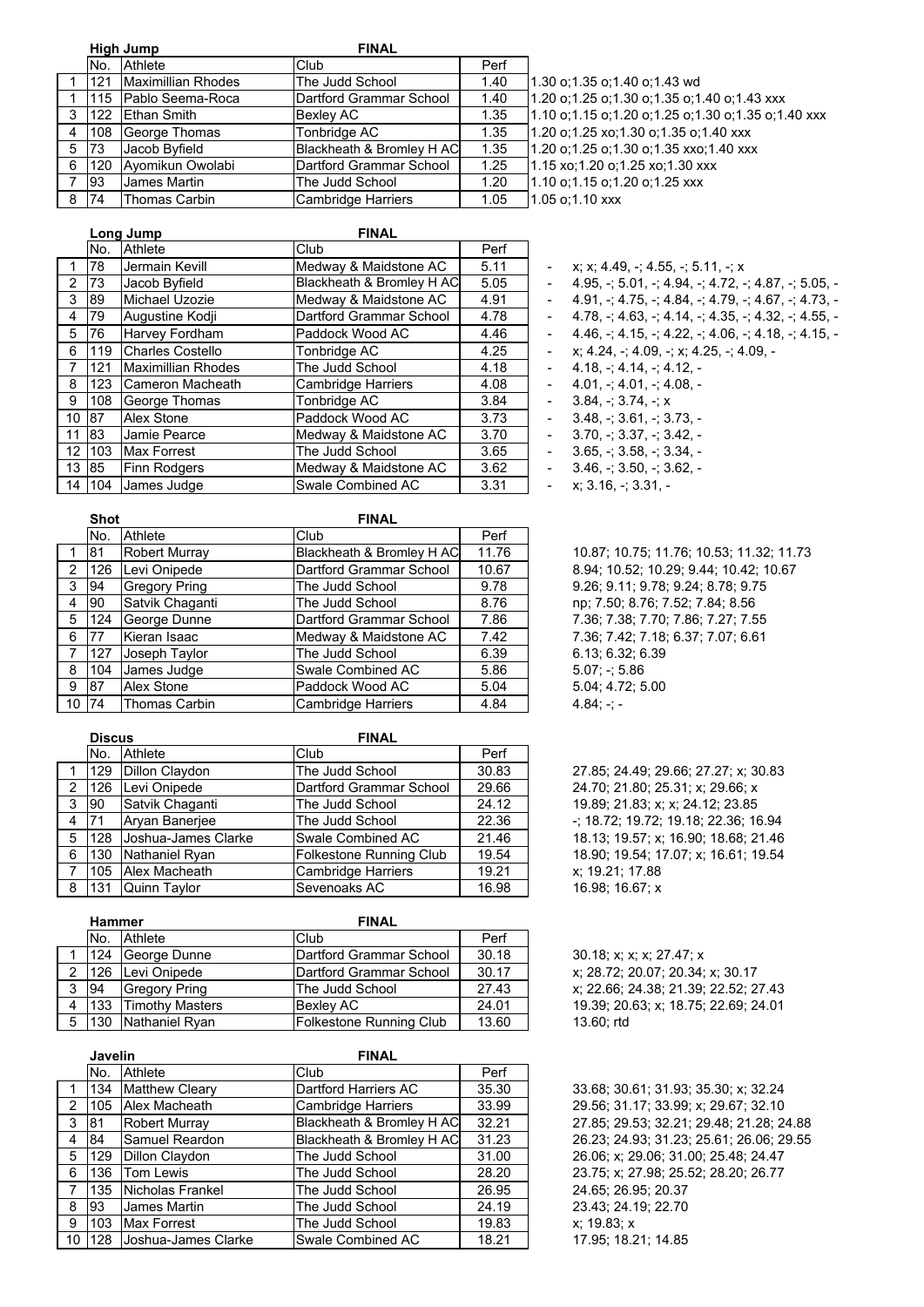## **Under 13 Girls**

|                | 75m               |                       | Heat 1                    | $w/s = -0.9$ |   |
|----------------|-------------------|-----------------------|---------------------------|--------------|---|
|                | No.               | Athlete               | Club                      | Perf         |   |
| 1              | 11                | Rebecca Maddy         | Cambridge Harriers        | 10.50        | Q |
| 2              | 6                 | <b>Emily Frimpong</b> | Bexley AC                 | 10.66        | Q |
| 3              | 14                | Zoe Obamakinwa        | Medway & Maidstone AC     | 11.22        |   |
| $\overline{4}$ | 10                | Grace King            | Paddock Wood AC           | 11.36        |   |
| $\overline{5}$ | 24                | Lucinda White         | Tonbridge AC              | 11.44        |   |
| 6              | 23                | <b>Kacey Walters</b>  | <b>Cambridge Harriers</b> | 12.18        |   |
| $\overline{7}$ | 19                | <b>Tegan Salter</b>   | Medway & Maidstone AC     | 12.74        |   |
|                | 75m               |                       | Heat 2                    | $w/s = 0.1$  |   |
|                | No.               | Athlete               | Club                      | Perf         |   |
| 1              | 22                | Sarris Teale          | Ashford AC                | 10.43        | Q |
| $\overline{2}$ | $\mathbf{1}$      | Cleo Agyepong         | Cambridge Harriers        | 10.83        | Q |
| $\overline{3}$ | 9                 | Freya Jury            | Swale Combined AC         | 10.96        | q |
| $\overline{4}$ | $\overline{2}$    | Georgina Burke        | Sevenoaks AC              | 11.21        | q |
| $\overline{5}$ | $\overline{3}$    | Mia Cox               | Medway & Maidstone AC     | 11.38        |   |
| 6              | 25                | Elizabeth Zebo        | Cambridge Harriers        | 11.66        |   |
| $\overline{7}$ | $\overline{18}$   | Libby Pritchard       | Thanet AC                 | 11.84        |   |
|                | 75m               |                       | Heat <sub>3</sub>         | $w/s = -1.6$ |   |
|                | $\overline{No}$ . | Athlete               | Club                      | Perf         |   |
| 1              | $\overline{21}$   | Samira Sylla          | Cambridge Harriers        | 10.79        | Q |
| $\overline{2}$ | $\overline{20}$   | Samantha Stubbs       | Tonbridge AC              | 11.21        | Q |
| $\overline{3}$ | 17                | Lydia Owen            | Ashford AC                | 11.35        |   |
| $\overline{4}$ | $\overline{7}$    | <b>Beatrice Godin</b> | Tonbridge AC              | 11.55        |   |
| $\overline{5}$ | $\overline{4}$    | Rosie Donohoe         | Sevenoaks AC              | 11.59        |   |
| 6              | 26                | Robin Zijdenbos       | Sevenoaks AC              | 11.67        |   |
|                | 75m               |                       | <b>FINAL</b>              | $w/s = -1.9$ |   |
|                | No.               | Athlete               | Club                      | Perf         |   |
| $\mathbf{1}$   | 11                | Rebecca Maddy         | Cambridge Harriers        | 10.38        |   |
| $\overline{c}$ | 22                | Sarris Teale          | Ashford AC                | 10.40        |   |
| $\overline{3}$ | 6                 | <b>Emily Frimpong</b> | <b>Bexley AC</b>          | 10.71        |   |
| $\overline{4}$ | 21                | Samira Sylla          | Cambridge Harriers        | 10.78        |   |
| $\overline{5}$ | 20                | Samantha Stubbs       | Tonbridge AC              | 11.21        |   |
| $\overline{6}$ | $\overline{2}$    | Georgina Burke        | Sevenoaks AC              | 11.29        |   |
| $\overline{7}$ | 9                 | Freya Jury            | Swale Combined AC         | 11.31        |   |
| $\overline{8}$ | $\mathbf{1}$      | Cleo Agyepong         | Cambridge Harriers        | 11.51        |   |
|                |                   |                       |                           |              |   |

|                     | 150m                               |                                         | Heat 1                                    | $w/s = -4.6$ |        |
|---------------------|------------------------------------|-----------------------------------------|-------------------------------------------|--------------|--------|
|                     | No.                                | Athlete                                 | Club                                      | Perf         |        |
| 1                   | 11                                 | Rebecca Maddy                           | Cambridge Harriers                        | 21.10        | Q      |
| $\overline{2}$      | 14                                 | Zoe Obamakinwa<br>Medway & Maidstone AC |                                           | 23.16        | Q      |
| $\overline{3}$      | 3                                  | Mia Cox                                 | Medway & Maidstone AC                     | 23.70        |        |
| $\overline{4}$      | 36                                 | Amelia Williams                         | Swale Combined AC                         | 24.57        |        |
| $\overline{5}$      | 25                                 | Elizabeth Zebo                          | Cambridge Harriers                        | 24.93        |        |
|                     | 150m                               |                                         | Heat 2                                    | $w/s = -1.6$ |        |
|                     | No.                                | Athlete                                 | Club                                      | Perf         |        |
| 1                   | 33                                 | Shakanya Osahon                         | Blackheath & Bromley H AC                 | 21.17        | Q      |
| $\overline{2}$      | 1                                  | Cleo Agyepong                           | Cambridge Harriers                        | 22.54        | Q      |
| 3                   | 17                                 | Lydia Owen                              | Ashford AC                                | 22.71        | q      |
| 4                   | 4<br>Rosie Donohoe<br>Sevenoaks AC |                                         | 23.03                                     | q            |        |
| $\overline{5}$      | 34                                 | Isabella Reina                          | Folkestone Running Club                   | 24.08        |        |
|                     | 150m                               |                                         | Heat 3                                    | $w/s = -2.0$ |        |
|                     |                                    |                                         |                                           |              |        |
|                     | No.                                | Athlete                                 | Club                                      | Perf         |        |
| 1                   | 28                                 | <b>Emily Bowart</b>                     | Tonbridge AC                              | 21.61        |        |
| $\overline{2}$      | 35                                 | <b>Maddison Sawyer</b>                  | Invicta East Kent AC                      | 21.65        | Q<br>Q |
| 3                   | 9                                  | Freya Jury                              | Swale Combined AC                         | 22.64        | q      |
| 4                   | 30                                 | Kaliyah Lacey                           | Ashford AC                                | 23.52        |        |
| 5                   | 18                                 | Libby Pritchard                         | Thanet AC                                 | 24.69        |        |
|                     | 150m                               |                                         | Heat 4                                    | $w/s = -3.7$ |        |
|                     | No.                                | Athlete                                 | Club                                      | Perf         |        |
| 1                   | 22                                 | Sarris Teale                            | Ashford AC                                | 21.01        | Q      |
| $\overline{2}$      | 20                                 | Samantha Stubbs                         | Tonbridge AC                              | 22.40        |        |
| $\overline{3}$      | 15                                 | Eliz O'Donnell                          | Tonbridge AC                              | 23.00        | Q<br>q |
| 4<br>$\overline{5}$ | 31<br>29                           | Judie Lawrence                          | <b>Bexley AC</b><br>Thanet Roadrunners AC | 23.64        |        |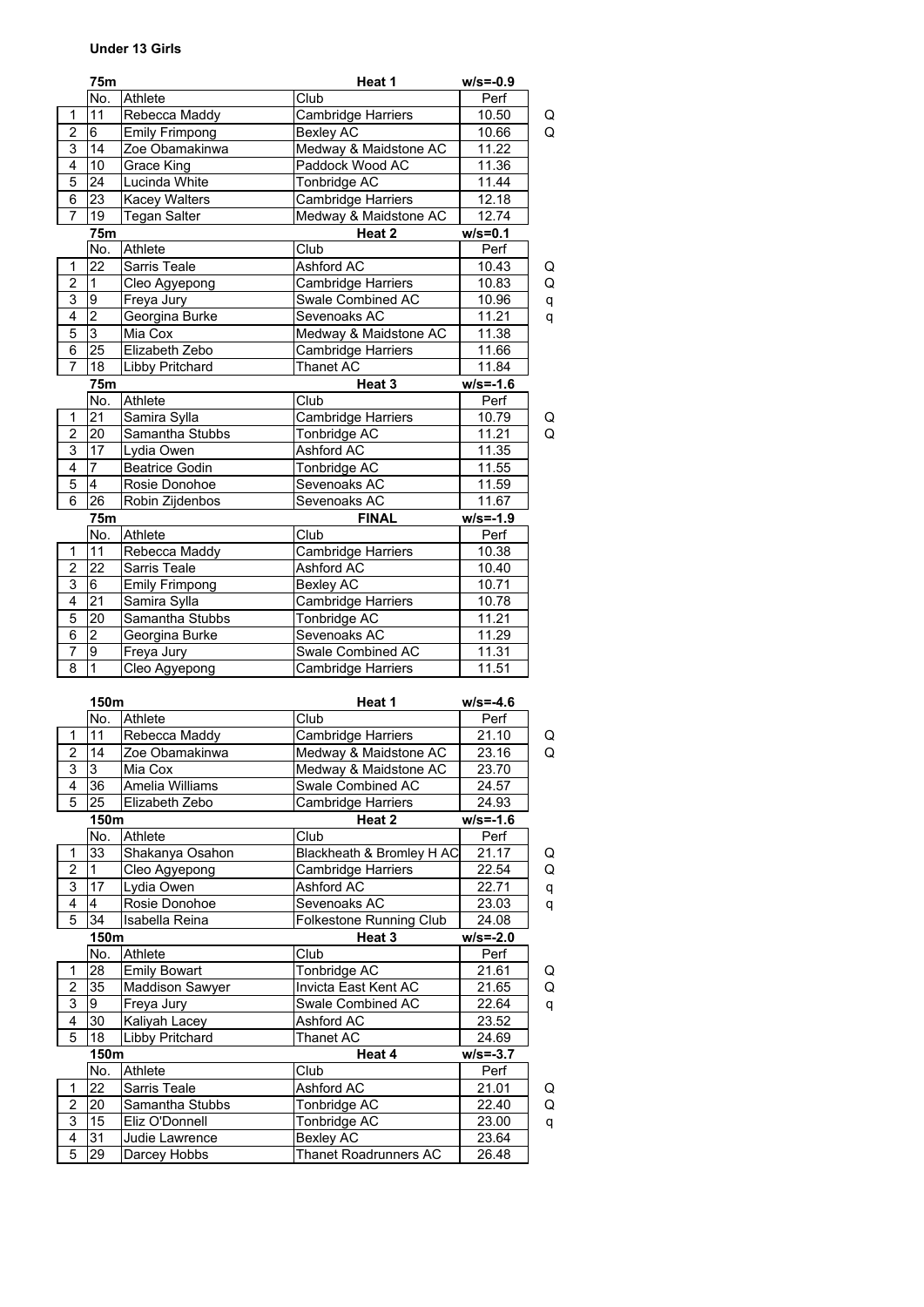|                         | 150m         |                        | S/F <sub>1</sub>             | $w/s = -2.3$ |   |
|-------------------------|--------------|------------------------|------------------------------|--------------|---|
|                         | No.          | Athlete                | Club                         | Perf         |   |
| 1                       | 22           | Sarris Teale           | Ashford AC                   | 20.93        | Q |
| $\overline{2}$          | 28           | <b>Emily Bowart</b>    | Tonbridge AC                 | 21.36        | Q |
| 3                       | 35           | <b>Maddison Sawyer</b> | Invicta East Kent AC         | 21.43        | q |
| 4                       | 9            | Freya Jury             | Swale Combined AC            | 22.65        | q |
| $\overline{5}$          | 14           | Zoe Obamakinwa         | Medway & Maidstone AC        | 22.72        |   |
| 6                       | 4            | Rosie Donohoe          | Sevenoaks AC                 | 23.05        |   |
|                         | 150m         |                        | S/F <sub>2</sub>             | $w/s = -2.8$ |   |
|                         | No.          | Athlete                | Club                         | Perf         |   |
| 1                       | 11           | Rebecca Maddy          | <b>Cambridge Harriers</b>    | 20.87        | Q |
| $\overline{2}$          | 33           | Shakanya Osahon        | Blackheath & Bromley H AC    | 20.89        | Q |
| 3                       | 17           | Lydia Owen             | Ashford AC                   | 22.75        |   |
| $\overline{4}$          | 15           | Eliz O'Donnell         | Tonbridge AC                 | 22.91        |   |
| 5                       | 20           | Samantha Stubbs        | Tonbridge AC                 | 23.08        |   |
| 6                       | $\mathbf{1}$ | Cleo Agyepong          | Cambridge Harriers           | 23.32        |   |
|                         | 150m         |                        | <b>FINAL</b>                 | $w/s = 0.0$  |   |
|                         | No.          | Athlete                | Club                         | Perf         |   |
| 1                       | 11           | Rebecca Maddy          | Cambridge Harriers           | 21.03        |   |
| $\overline{2}$          | 22           | Sarris Teale           | Ashford AC                   | 21.14        |   |
| 3                       | 33           | Shakanya Osahon        | Blackheath & Bromley H AC    | 21.46        |   |
| 4                       | 28           | <b>Emily Bowart</b>    | Tonbridge AC                 | 21.56        |   |
| $\overline{4}$          | 35           | Maddison Sawyer        | Invicta East Kent AC         | 21.56        |   |
| 6                       | 9            | Freya Jury             | Swale Combined AC            | 22.63        |   |
|                         |              |                        |                              |              |   |
|                         | 800m         |                        | Heat 1                       |              |   |
|                         | No.          | Athlete                | Club                         | Perf         |   |
| 1                       | 35           | Maddison Sawyer        | Invicta East Kent AC         | 2:33.66      | Q |
| $\overline{2}$          | 37           | Ailbhe Barnes          | Cambridge Harriers           | 2:35.23      | Q |
| 3                       | 48           | Jenny Swandale         | <b>Thanet Roadrunners AC</b> | 2:39.73      | q |
| 4                       | 49           | Madeline Tynan         | Cambridge Harriers           | 2:44.61      |   |
| 5                       | 39           | Rachel Bradley         | Dartford Harriers AC         | 2:45.19      |   |
| 6                       | 38           | Amelia Bates           | Dartford Harriers AC         | 2:46.14      |   |
| $\overline{7}$          | 46           | Jessie Sargeant        | <b>Bexley AC</b>             | 2:57.14      |   |
|                         | 800m         |                        | Heat 2                       |              |   |
|                         | No.          | Athlete                | Club                         | Perf         |   |
| $\mathbf{1}$            | 42           | Daniella Harper        | Blackheath & Bromley H AC    | 2:32.44      | Q |
| 2                       | 41           | Jildou Chappell        | Invicta East Kent AC         | 2:40.37      | Q |
| 3                       | 43           | Erin Hughes            | Medway & Maidstone AC        | 2:40.53      | q |
| 4                       | 31           | Judie Lawrence         | <b>Bexley AC</b>             | 2:42.26      |   |
| $\overline{5}$          | 45           | <b>Emily Page</b>      | Dartford Harriers AC         | 2:52.14      |   |
| 6                       | 40           | Sophie Burkett         | <b>Bexley AC</b>             | 2:54.22      |   |
|                         | 800m         |                        | <b>FINAL</b>                 |              |   |
|                         | No.          | Athlete                | Club                         | Perf         |   |
| 1                       | 37           | Ailbhe Barnes          | Cambridge Harriers           | 2:28.11      |   |
| $\overline{\mathbf{c}}$ | 48           | Jenny Swandale         | Thanet Roadrunners AC        | 2:28.94      |   |
| 3                       | 35           | Maddison Sawyer        | Invicta East Kent AC         | 2:29.54      |   |
| 4                       | 42           | Daniella Harper        | Blackheath & Bromley H AC    | 2:29.92      |   |
| $\overline{5}$          | 41           | Jildou Chappell        | Invicta East Kent AC         | 2:42.72      |   |
| 6                       | 43           | Erin Hughes            | Medway & Maidstone AC        | 2:54.99      |   |
|                         |              |                        |                              |              |   |
|                         | 1200m        |                        | <b>FINAL</b>                 |              |   |
|                         | No.          | Athlete                | Club                         | Perf         |   |
|                         |              | Ailhho Rarnos          | Cambridge Harriers           | 3.57.22      |   |

|   | No.         | Athlete             | Club                         | Perf    |  |  |
|---|-------------|---------------------|------------------------------|---------|--|--|
|   | 37          | Ailbhe Barnes       | <b>Cambridge Harriers</b>    | 3:57.22 |  |  |
| 2 | 52          | Sienna Bates        | Ashford AC                   | 4:11.39 |  |  |
| 3 | $\sqrt{54}$ | <b>Billie Rouse</b> | Medway & Maidstone AC        | 4:14.83 |  |  |
| 4 | 49          | Madeline Tynan      | <b>Cambridge Harriers</b>    | 4:25.71 |  |  |
| 5 | <b>39</b>   | Rachel Bradley      | Dartford Harriers AC         | 4:29.12 |  |  |
| 6 | 45          | <b>Emily Page</b>   | Dartford Harriers AC         | 4:37.17 |  |  |
|   | 29          | Darcey Hobbs        | <b>Thanet Roadrunners AC</b> | 5:00.94 |  |  |
|   |             |                     |                              |         |  |  |

|                | <b>70m Hurdles</b> |                | Heat 1                    | $w/s = -2.1$ |   |
|----------------|--------------------|----------------|---------------------------|--------------|---|
|                | No.                | Athlete        | Club                      | Perf         |   |
|                | 21                 | Samira Sylla   | <b>Cambridge Harriers</b> | 12.01        | Q |
| $\mathfrak{p}$ | 30                 | Kaliyah Lacey  | Ashford AC                | 12.38        | Q |
| 3              | 5                  | Olivia English | Blackheath & Bromley H AC | 12.49        | q |
| 4              | 9                  | Freya Jury     | Swale Combined AC         | 13.43        |   |
| 5              | 3                  | Mia Cox        | Medway & Maidstone AC     | 14.26        |   |
| 6              | 25                 | Elizabeth Zebo | <b>Cambridge Harriers</b> | 14.42        |   |
|                | 57                 | Asha Lacey     | Ashford AC                | 14.98        |   |
| 8              | 31                 | Judie Lawrence | <b>Bexley AC</b>          | 15.96        |   |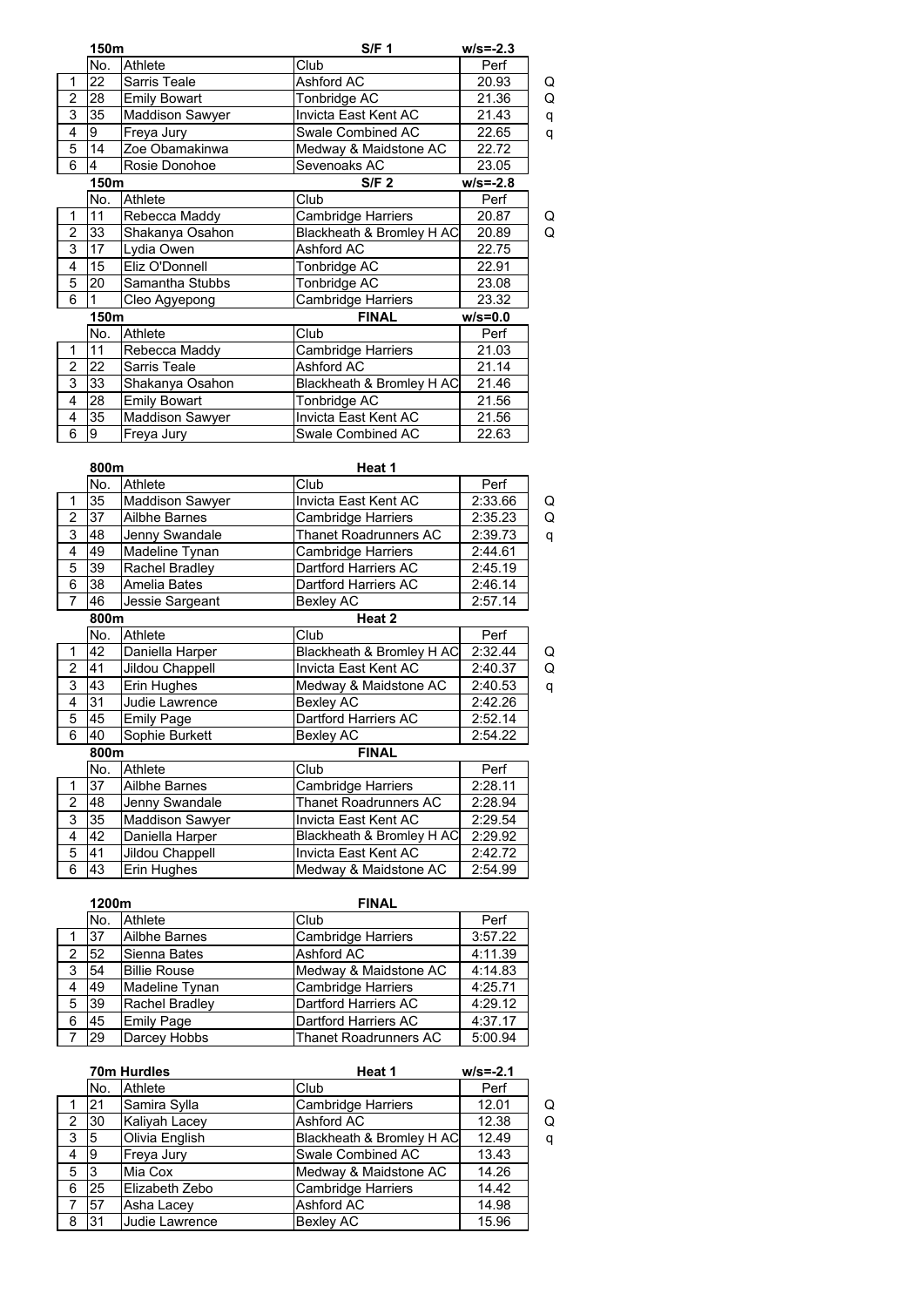|                |                | 70m Hurdles             | Heat 2                         | $w/s = -0.7$ |   |
|----------------|----------------|-------------------------|--------------------------------|--------------|---|
|                | No.            | Athlete                 | Club                           | Perf         |   |
| 1              | 8              | Isabelle Harding        | Invicta East Kent AC           | 12.01        | Q |
| $\overline{2}$ | 20             | Samantha Stubbs         | Tonbridge AC                   | 12.33        | Q |
| 3              | 56             | <b>Asmara Griffiths</b> | Cambridge Harriers             | 12.53        | q |
| 4              | 59             | Katie Rothery           | Medway & Maidstone AC          | 12.96        |   |
| 5              | 28             | <b>Emily Bowart</b>     | Tonbridge AC                   | 13.04        |   |
| 6              | 34             | Isabella Reina          | Folkestone Running Club        | 13.74        |   |
| $\overline{7}$ | 46             | Jessie Sargeant         | <b>Bexley AC</b>               | 14.92        |   |
|                |                | 70m Hurdles             | Heat <sub>3</sub>              | $w/s = -2.0$ |   |
|                | No.            | Athlete                 | Club                           | Perf         |   |
| 1              | 22             | Sarris Teale            | Ashford AC                     | 12.23        | Q |
| $\overline{2}$ | 6              | <b>Emily Frimpong</b>   | Bexley AC                      | 12.28        | Q |
| 3              | 33             | Shakanya Osahon         | Blackheath & Bromley H AC      | 12.69        |   |
| $\overline{4}$ | 15             | Eliz O'Donnell          | Tonbridge AC                   | 12.86        |   |
| 5              | 55             | Macey Forster           | <b>Folkestone Running Club</b> | 13.77        |   |
| $\overline{6}$ | 58             | <b>Dulcie Pascual</b>   | Sevenoaks AC                   | 14.38        |   |
| $\overline{7}$ | 18             | Libby Pritchard         | Thanet AC                      | 14.86        |   |
|                | 12             | Caoimhe Mallon          | Medway & Maidstone AC          | dns          |   |
|                |                | 70m Hurdles             | <b>FINAL</b>                   | $w/s = -0.8$ |   |
|                | No.            | Athlete                 | Club                           | Perf         |   |
| 1              | 21             | Samira Sylla            | Cambridge Harriers             | 11.83        |   |
| $\overline{2}$ | 6              | <b>Emily Frimpong</b>   | Bexley AC                      | 11.88        |   |
| 3              | 22             | Sarris Teale            | Ashford AC                     | 12.19        |   |
| 4              | 20             | Samantha Stubbs         | Tonbridge AC                   | 12.19        |   |
| 5              | 8              | <b>Isabelle Harding</b> | Invicta East Kent AC           | 12.25        |   |
| 6              | $\overline{5}$ | Olivia English          | Blackheath & Bromley H AC      | 12.30        |   |
| 7              | 56             | <b>Asmara Griffiths</b> | Cambridge Harriers             | 12.44        |   |
| 8              | 30             | Kaliyah Lacey           | Ashford AC                     | 12.48        |   |

| 2000m Walk |                | <b>FINAL</b>          |          |
|------------|----------------|-----------------------|----------|
|            | No. Athlete    | <b>Club</b>           | Perf     |
| <b>60</b>  | Katie Stringer | Medway & Maidstone AC | 13:21.83 |

|   |              | High Jump               | <b>FINAL</b>         |      |                                                                      |
|---|--------------|-------------------------|----------------------|------|----------------------------------------------------------------------|
|   | No.          | Athlete                 | Club                 | Perf |                                                                      |
|   | 16           | <b>Emily Frimpong</b>   | <b>Bexley AC</b>     | 1.46 | 1.10 xxx1.30 o:1.35 o:1.40 o:1.43 o:1.46 xo                          |
| 2 | l 11         | Rebecca Maddy           | Cambridge Harriers   | 1.46 | 1.10 xxx;1.15 o;1.20 o;1.25 o;1.30 o;1.35 xo;1.40 xo;1.43 xo;1.46 xo |
| 3 | 8            | <b>Isabelle Harding</b> | Invicta East Kent AC | 1.40 | 1.15 o1.25 o:1.30 o:1.35 o:1.40 xo:1.43 xxx                          |
| 4 | 23           | <b>Kacey Walters</b>    | Cambridge Harriers   | 1.35 | 1.15 o:1.20 xo:1.25 o:1.30 xo:1.35 o:1.40 xxx                        |
| 5 | $ 20\rangle$ | Samantha Stubbs         | Tonbridge AC         | 1.35 | 1.20 o:1.25 o:1.30 o:1.35 xxo:1.40 xxx                               |
| 6 | 61           | Charlotte Waters        | Dartford Harriers AC | 1.20 | 1.10 o;1.15 xo;1.20 xo;1.25 xxx                                      |
|   | 38           | IAmelia Bates           | Dartford Harriers AC | 1.15 | 1.10 o:1.15 xo1.25 x                                                 |
|   | 46           | Jessie Sargeant         | <b>Bexley AC</b>     | nhr  | $1.10$ xxx                                                           |

|                |           | Long Jump               | <b>FINAL</b>              |      |        |                              |
|----------------|-----------|-------------------------|---------------------------|------|--------|------------------------------|
|                | No.       | Athlete                 | Club                      | Perf | w/s    |                              |
|                | 22        | Sarris Teale            | Ashford AC                | 4.59 |        | $4.47 + 4.50 + 4.59$         |
| 2              | 16        | <b>Emily Frimpong</b>   | <b>Bexley AC</b>          | 4.55 |        | $4.52. - 4.50. - 4.18. -$    |
| 3              | 20        | Samantha Stubbs         | Tonbridge AC              | 4.30 |        | $x$ ; 4.03, -; 4.04, -; 4.29 |
| 4              | 8         | Isabelle Harding        | Invicta East Kent AC      | 4.23 |        | 3.94. : 3.84. : 3.81.        |
| 5              | <b>43</b> | Erin Hughes             | Medway & Maidstone AC     | 4.09 |        | $4.04:3.96:-(3.94)$          |
| 6              | 56        | <b>Asmara Griffiths</b> | <b>Cambridge Harriers</b> | 3.99 |        | $3.99. -3.95. -3.90. -$      |
| $\overline{7}$ | 31        | Judie Lawrence          | <b>Bexley AC</b>          | 3.86 |        | x: 3.79. -: 3.86. -          |
| 8              | 23        | <b>Kacey Walters</b>    | <b>Cambridge Harriers</b> | 3.73 | $\sim$ | $3.67 + 3.73 + 3.55$ .       |
| 9              | 19        | Freya Jury              | Swale Combined AC         | 3.73 |        | x: 3.73. -: 3.56. -          |
| 10 46          |           | Jessie Sargeant         | <b>Bexlev AC</b>          | 3.72 |        | $3.65 - 3.72 - x$            |
| 11             | $\vert 4$ | Rosie Donohoe           | Sevenoaks AC              | 3.68 |        | $3.52, -3.42, -3.68$ ,       |
| 12 26          |           | Robin Zijdenbos         | Sevenoaks AC              | 3.67 |        | $x: 3.67 + 3.56 -$           |
|                | 13 19     | <b>Tegan Salter</b>     | Medway & Maidstone AC     | 3.52 |        | $x: 3.52 - 3.39$             |
| 14             | 18        | Libby Pritchard         | Thanet AC                 | 3.26 |        | $3.22, -3.26, -3.25, -1$     |
|                | 15 25     | Elizabeth Zebo          | <b>Cambridge Harriers</b> | 3.03 |        | $3.03. - 2.63. - 2.58.$      |

 $-4.47, -; 4.50, -; 4.59, -; 4.31, -; 4.53, -; x$ 

 $-4.52, -; 4.50, -; 4.18, -; 4.55, -; x; x$ 

 $x; 4.03, -; 4.04, -; 4.29, -; 3.95, -; 4.30, -$ 

 $-3.94, -; 3.84, -; 3.81, -; 4.11, -; 4.09, -; 4.23, -$ 

- $-4.04, -; 3.96, -; -; 3.94, -; 4.09, -; 4.08, -$
- 6 56  $-$  3.99, -; 3.95, -; 3.90, -; 3.97, -; 3.89, -; x
- $-$  x; 3.79,  $-$ ; 3.86,  $-$
- $-3.67, -; 3.73, -; 3.55, -;$
- $-$  x; 3.73, -; 3.56, -
- $-3.65, -; 3.72, -; x$
- $-3.52, -; 3.42, -; 3.68, -$
- $-$  x; 3.67,  $-$ ; 3.56, -
- $-$  x; 3.52,  $-$ ; 3.39,  $-$
- 
-